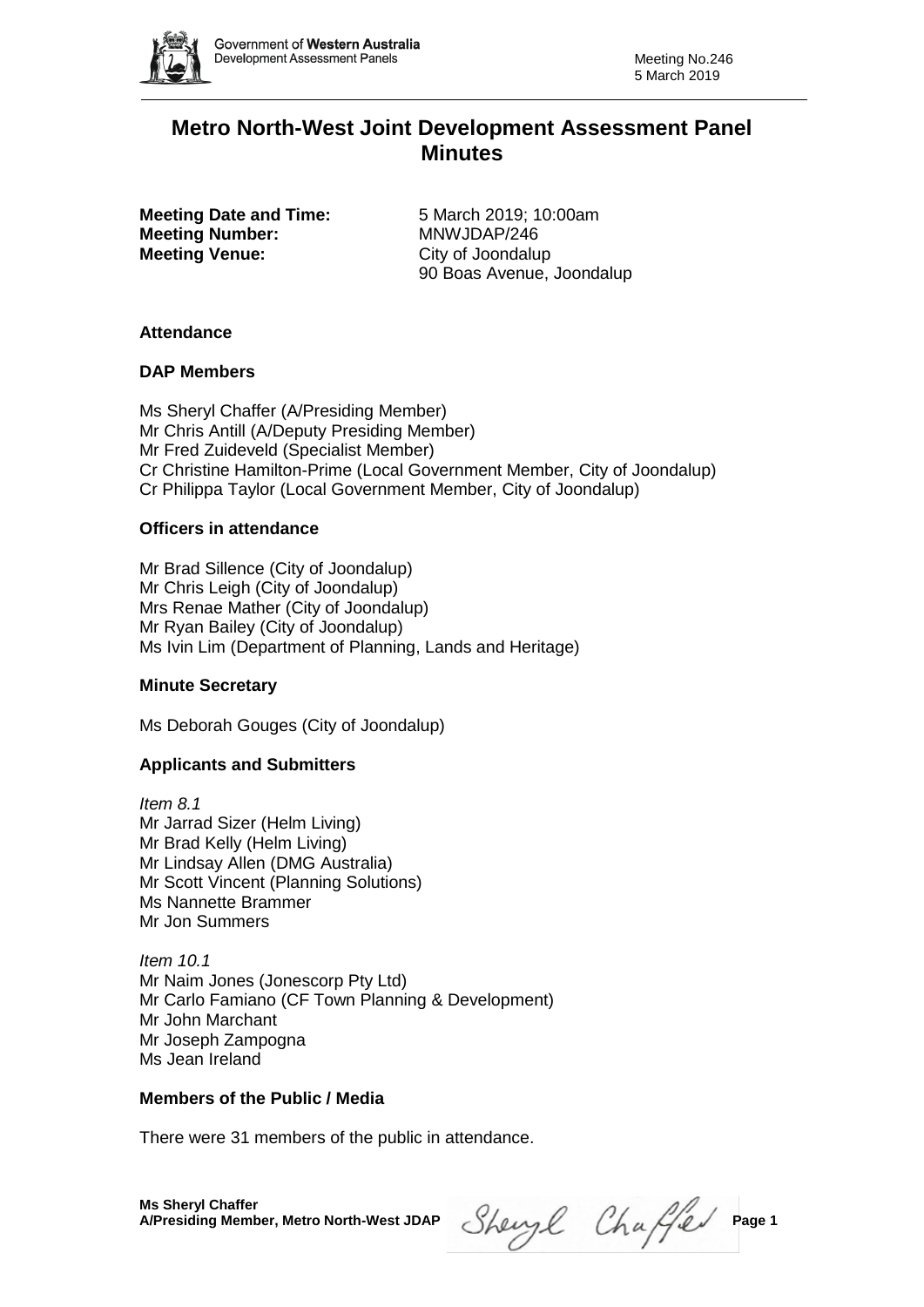

# **1. Declaration of Opening**

The A/Presiding Member declared the meeting open at 10.00am on 5 March 2019 and acknowledged the past and present traditional owners and custodians of the land on which the meeting was being held.

The A/Presiding Member announced the meeting would be run in accordance with the DAP Standing Orders 2017 under the *Planning and Development (Development Assessment Panels) Regulations 2011*.

The A/Presiding Member advised that the meeting is being audio recorded in accordance with Section 5.16 of the DAP Standing Orders 2017 which states *'A person must not use any electronic, visual or audio recording device or instrument to record the proceedings of the DAP meeting unless the Presiding Member has given permission to do so.'* The A/Presiding Member granted permission for the minute taker to record proceedings for the purpose of the minutes only.

### **2. Apologies**

Ms Karen Hyde (Presiding Member).

#### **3. Members on Leave of Absence**

DAP Member, Ms Karen Hyde has been granted leave of absence by the Director General for the period of 30 January 2019 to 28 March 2019 inclusive.

#### **4. Noting of Minutes**

DAP members noted that signed minutes of previous meetings are available on the [DAP website.](https://www.dplh.wa.gov.au/about/development-assessment-panels/daps-agendas-and-minutes)

#### **5. Declaration of Due Consideration**

All members declared that they had duly considered the documents.

#### **6. Disclosure of Interests**

DAP Member, Ms Sheryl Chaffer, declared an impartiality interest in item 10.1. The applicant has stated that this development is intended to be in partnership with the Department of Communities Opening Doors Shared Equality Scheme (Land & Housing). Ms Chaffer's daughter is employed by the Department of Communities but does not have any involvement with the above scheme or land and housing.

In accordance with section 4.6.1 and 4.6.2 of the DAP Standing Orders 2017, the A/Deputy Presiding Member determined that the member listed above, who had disclosed an impartiality interest, was permitted to participate in discussion and voting on the item.

Sheryl Chaffer Page 2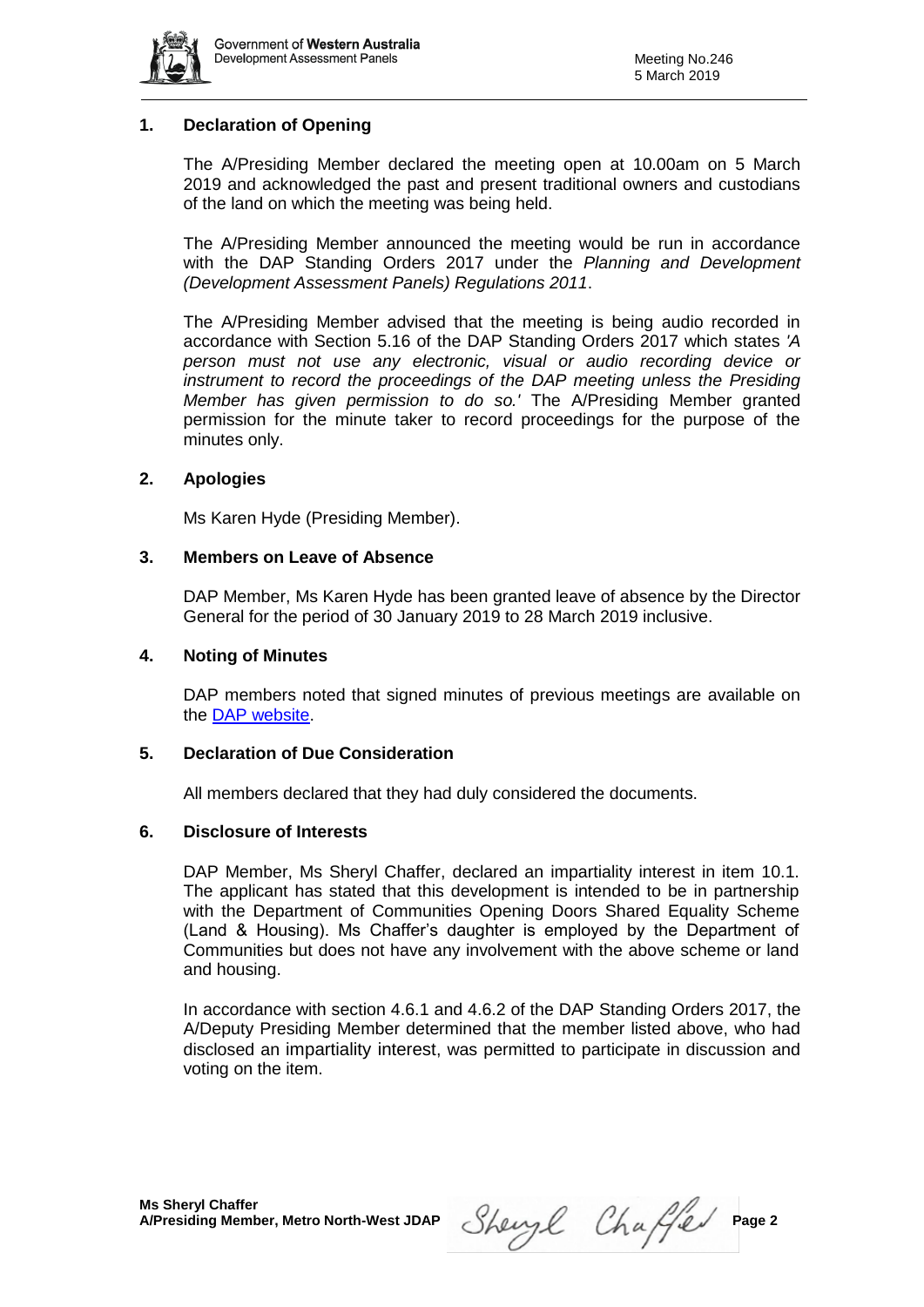

### **7. Deputations and Presentations**

- **7.1** Ms Nannette Brammer addressed the DAP against the application at Item 8.1.
- **7.2** Mr Jon Summers addressed the DAP against the application at Item 8.1.
- **7.3** Mr Lindsay Allen (DMG Architecture) addressed the DAP in support of the application at Item 8.1 and responded to questions from the panel.
- **7.4** Mr Jarrad Sizer (Helm Living) addressed the DAP in support of the application at Item 8.1 and responded to questions from the panel.
- **7.5** The City of Joondalup addressed the DAP in relation to the application at Item 8.1 and responded to questions from the panel.

### *The presentations at Item 7.1 – 7.5 were heard prior to the application at Item 8.1.*

- **7.6** Mr John Marchant addressed the DAP against the application at Item 10.1 and responded to questions from the panel.
- **7.7** Mr Joseph Zampogna addressed the DAP against the application at Item 10.1 and responded to questions from the panel.
- **7.8** Ms Jean Ireland addressed the DAP against the application at Item 10.1 and responded to questions from the panel.
- **7.9** Mr Carlo Famiano (CF Town Planning & Development) addressed the DAP in support of the application at Item 10.1 and responded to questions from the panel.
- **7.10** The City of Joondalup addressed the DAP in relation to the application at Item 10.1 and responded to questions from the panel.

#### *The presentations at Items 7.6 - 7.10 were heard prior to the application at Item 10.1.*

Sheryl Chaffer Page 3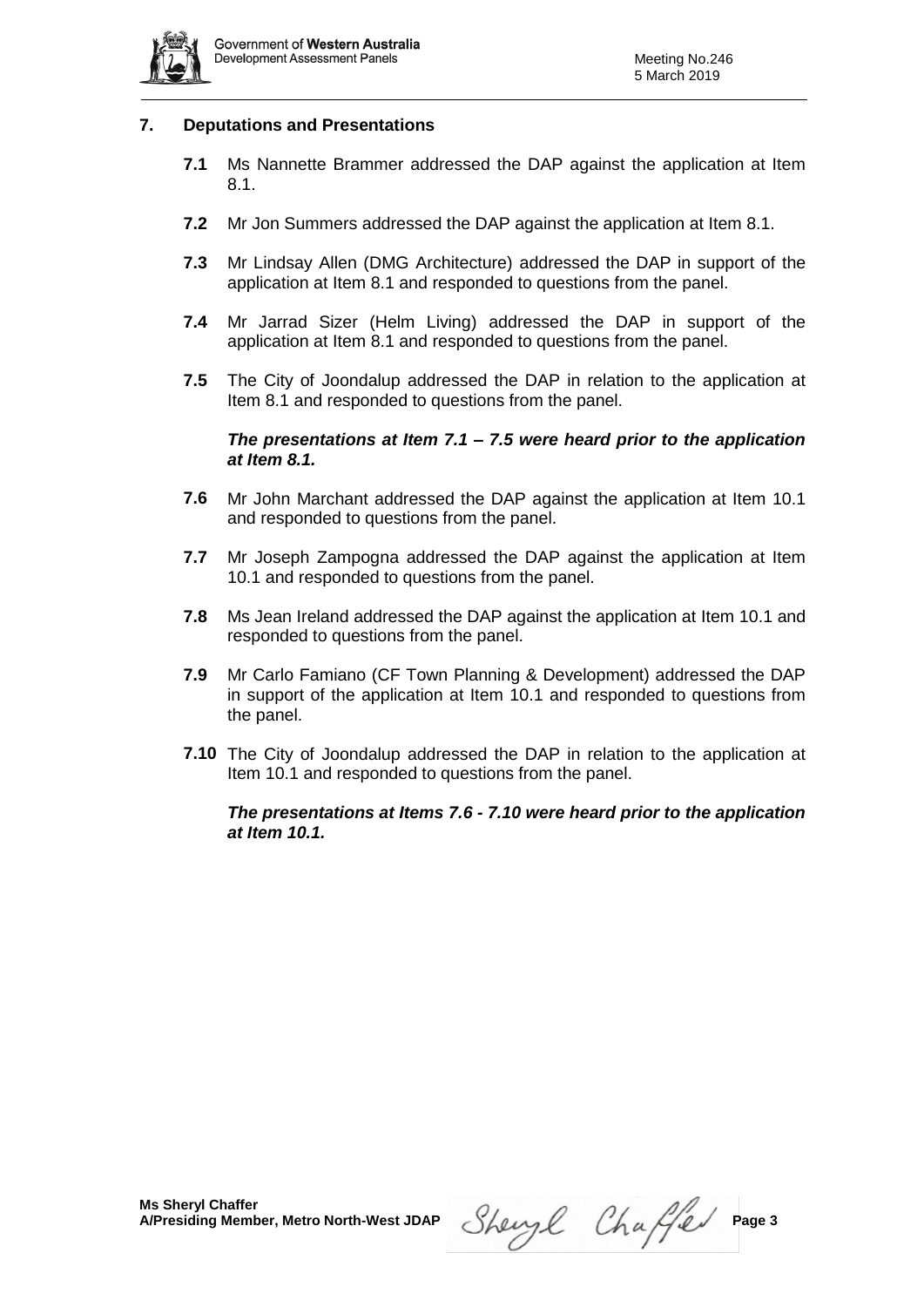

# **8. Form 1 – Responsible Authority Reports – DAP Application**

| 8.1 | <b>Property Location:</b>       | Portion of 9040 (34) Kallatina Drive, Iluka |
|-----|---------------------------------|---------------------------------------------|
|     | <b>Development Description:</b> | 24 Multiple Dwellings                       |
|     | Applicant:                      | Helm Living Pty Ltd                         |
|     | Owner:                          | Davidson Pty Ltd and Roman Catholic         |
|     |                                 | Archbishop                                  |
|     | Responsible Authority:          | City of Joondalup                           |
|     | DAP File No:                    | DAP/18/01544                                |
|     |                                 |                                             |

### **REPORT RECOMMENDATION**

**Moved by:** Cr Christine Hamilton-Prime **Seconded by:** Cr Philippa Taylor

That the Metro North-West JDAP resolves to:

**Approve** DAP application reference DAP/18/01544 and accompanying plans (Attachment 3) in accordance with Clause 68 of the *Planning and Development (Local Planning Schemes) Regulations 2015*, the *Metropolitan Region Scheme* and the City of Joondalup *Local Planning Scheme No*.3 subject to the following conditions:

- 1. This approval relates to the 24 multiple dwellings and associated works only. It does not relate to any other development on the lot.
- 2. All stormwater shall be collected onsite and disposed of in a manner acceptable to the City.
- 3. All development shall be contained within the property boundaries.
- 4. The car parking bays, driveways and access points shall be designed, constructed, drained and marked to the specification of the City and in accordance with the Australian Standard for Off-street Car Parking (AS/NZS2890.1 2004), Off-street Parking for People with Disabilities (AS/NZS2890.6 2009) and Off-street Commercial Vehicle Facilities (AS2890.2:2002), prior to the occupation of the development. These bays, driveways and access points shall thereafter be maintained to the satisfaction of the City.
- 5. An easement in gross for the shared driveway shall be placed on the certificate of title for the subject lot. The easement shall be at the owner/developer's expense and lodged with the Registrar of Titles for endorsement on the certificate of titles, prior to the commencement of development.
- 6. A notification, pursuant to section 70A of the Transfer of Land Act 1893, shall be placed on the certificate of title for the subject lot. The notification shall be at the owner/developer's expense and lodged with the Registrar of Titles for endorsement on the certificate of title, prior to the commencement of development. The notification is to state as follows:

*'This land is within a bushfire prone area as designated by an Order made by the Fire and Emergency Services Commissioner'.*

Sheryl Chaffer Page 4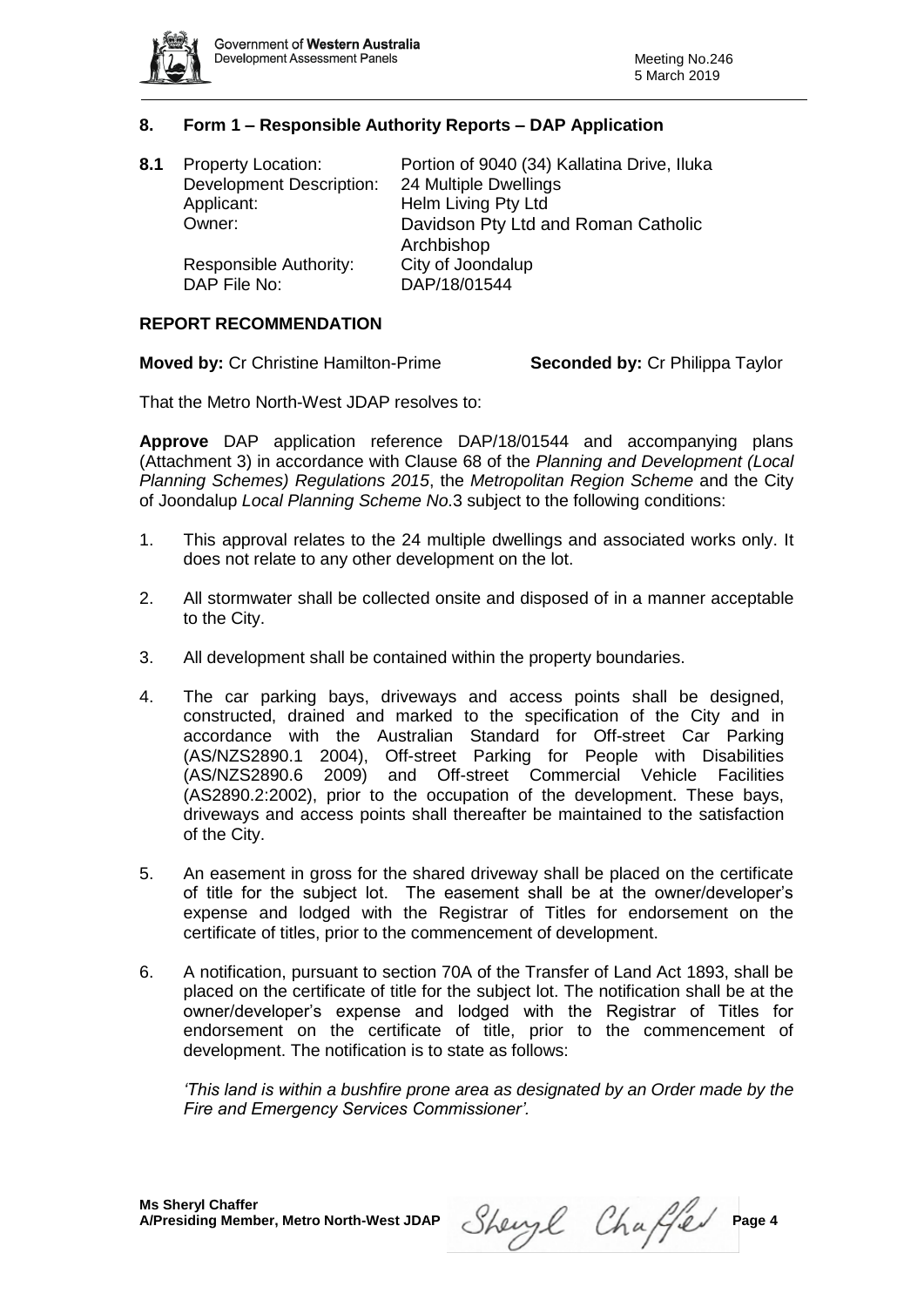- 7. The boundary walls on the southern and eastern lot boundaries shall be of a clean finish and aesthetically treated to minimise their visual impact to the satisfaction of the City. Details are to be provided to and approved by the City prior to the commencement of development.
- 8. Lighting shall be installed along all driveways and pedestrian pathways and in all common service areas prior to the development first being occupied, to the satisfaction of the City.
- 9. Detailed landscaping plans shall be submitted to and approved by the City prior to the commencement of development. These landscaping plans are to indicate the proposed landscaping treatments of the subject site and the adjoining road verges, and shall:
	- provide planting of a sufficient height and density to soften the impact of the retaining walls and solid walls and fencing as viewed from all streets;
	- provide a minimum of four street trees along Mykonos View;
	- provide plant species, mature height and spread, plant spacing, pot size and quantities and an irrigation design by a Certified Irrigation Designer;
	- provide all details relating to paving, treatment of verges and tree planting;
	- be based on water sensitive urban design and designing out crime principles to the satisfaction of the City;
	- include details of the deep soil zone/s within the communal open space;
	- explore the option of including additional bicycle racks within the Mykonos View verge;
	- show spot levels and/or contours of the site; and
	- be drawn at an appropriate scale of either 1:100, 1:200 or 1:500.
- 10. Landscaping and reticulation shall be established in accordance with the approved landscaping plans, Australian Standards and best trade practice prior to the development first being occupied and thereafter maintained to the satisfaction of the City.
- 11. One visitor car parking bay shall be provided within the onsite car park and clearly delineated (marked/signed), prior to the occupation of the development.
- 12. A Security and Access Management Plan detailing security gate operation, management of intercom controls, signage and other methods to direct and enable visitor access to private areas shall be submitted to the City for approval prior to occupation of the development, and shall be implemented in accordance with the approved plan.
- 13. A Waste Management Plan indicating the method of rubbish collection shall be submitted to the City prior to the commencement of development and approved by the City prior to the development first being occupied. All rubbish collection shall be in accordance with the approved Waste Management Plan.
- 14. A Construction Management Plan shall be submitted to and approved by the City prior to the commencement of development. The management plan shall detail how it is proposed to manage:
	- all forward works for the site;
	- the delivery of materials and equipment to the site;
	- the storage of materials and equipment on the site;

Sheryl Chaffer Page 5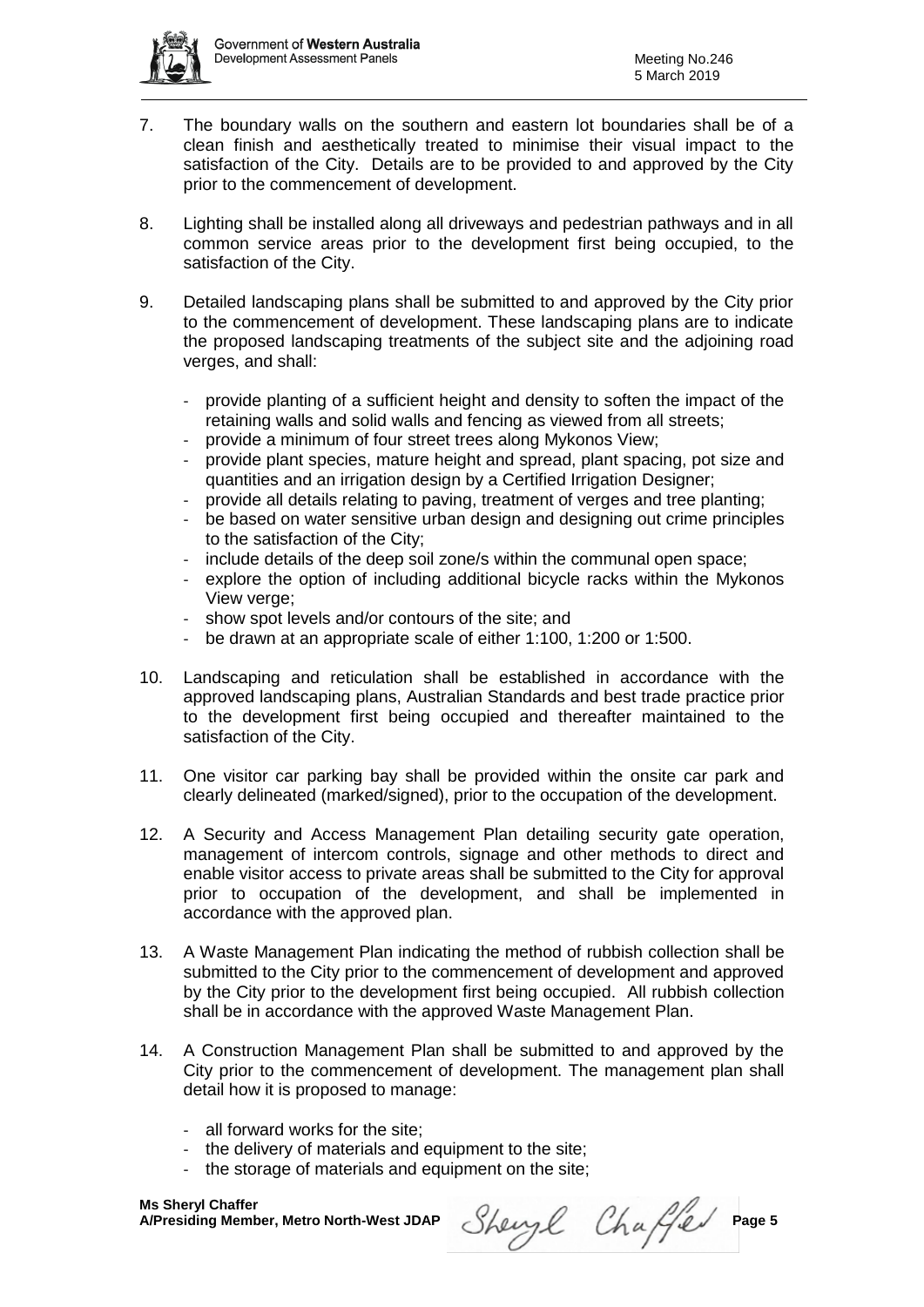

- the parking arrangements and access for the contractors and subcontractors;
- the management of dust during the construction process;
- other matters likely to impact on the surrounding properties;

and works shall be undertaken in accordance with the approved Construction Management Plan.

- 15. A full schedule of colours and materials for all exterior parts to the development (including retaining walls) shall be submitted to and approved by the City prior to the commencement of development. Development shall be in accordance with the approved schedule and all external materials and finishes shall be maintained to a high standard, including being free of vandalism, to the satisfaction of the City.
- 16. Any proposed building plant and equipment, including air conditioning units, piping, ducting and water tanks shall be located so as to minimise any visual and noise impact on surrounding landowners, and screened from view from the street. Details shall be submitted to and approved by the City prior to the commencement of development. Development shall be in accordance with these approved details.
- 17. Five on-street parking bays on Mykonos View shall be constructed by the developer, at the developer's expense, prior to the occupation of the development. The detailed design is to be approved by the City prior to construction.
- 18. Bicycle parking facilities shall be in accordance with the Australian Standard for Off-street Carparking – Bicycles (AS2890.3-1993 as amended) prior to the development first being occupied. Details of bicycle parking areas shall be provided to the City for approval prior to the commencement of development.
- 19. An additional three bicycle spaces shall be provided by the applicant prior to occupancy of the development, to the specification and satisfaction of the City.
- 20. Retaining walls shall be of a clean finish and made good to the satisfaction of the City.
- 21. Prior to occupation of the dwellings, each dwelling shall be provided with adequate clothes drying facilities which are screened from view from the street(s) to the satisfaction of the City. No clothes drying is permitted within the courtyards/balconies of the dwellings.

#### **Advice Notes**

- 1. Further to condition 4 and 5, the crossover and access way from Burns Beach Road may need to be constructed by the applicant/owner should the development of any future commercial development not occur prior to occupation of the dwellings.
- 2. The owner/applicant is advised that the subject site has been identified as being within a bushfire prone area as designated by the Fire and Emergency Services Commissioner. As a result:

Sheryl Chaffer Page 6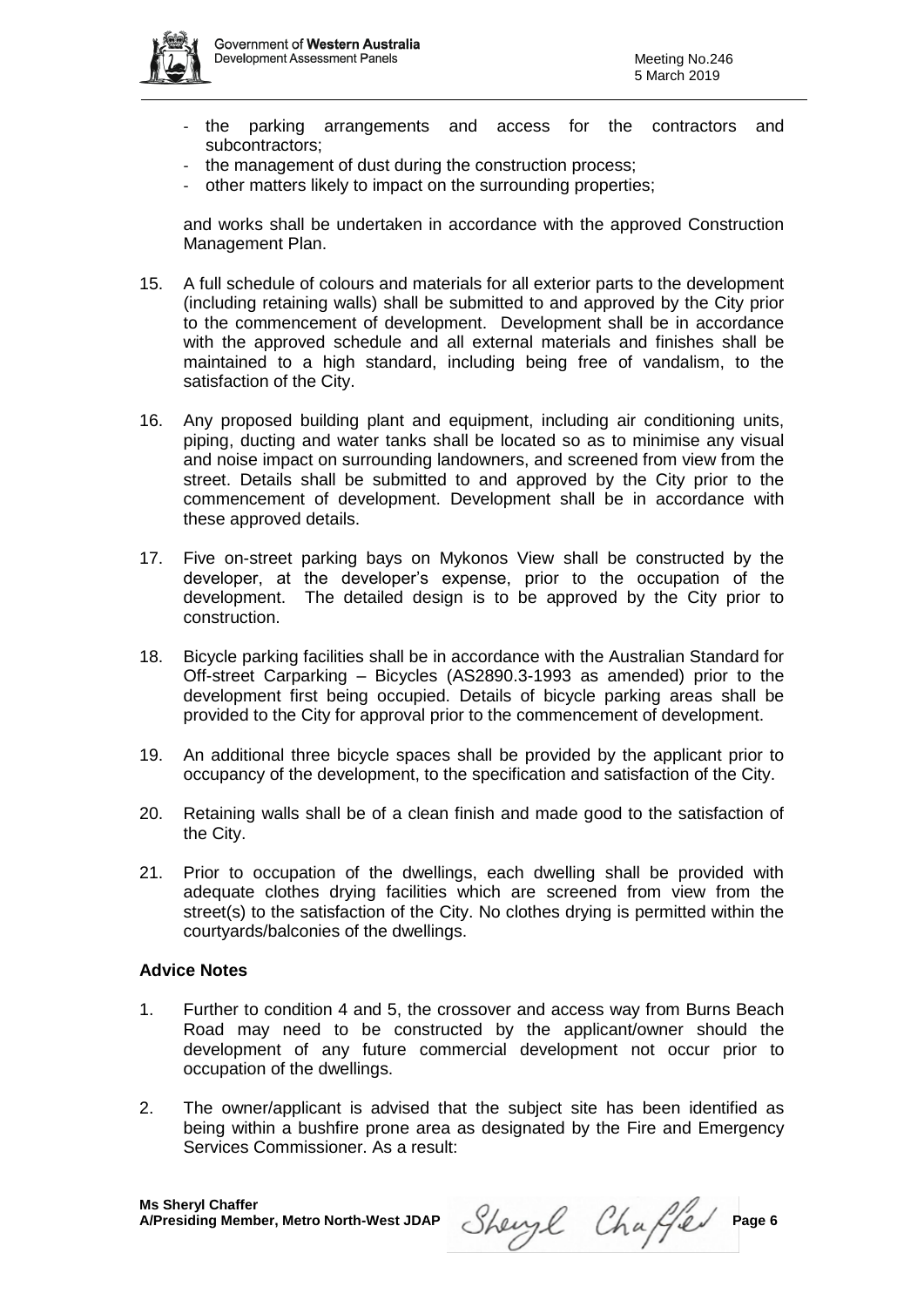

- a. a notification on the certificate of title is required in accordance with clause 6.10 of *State Planning Policy 3.7 – Planning for Bushfire Prone Areas* (SPP3.7); and
- b. additional construction methods may be required as part of the Building Permit.

Further information about the designated bushfire prone areas and SPP3.7 can be found on the Department of Fire and Emergency Services website: <https://www.dfes.wa.gov.au/> and the Department of Planning website: <http://www.planning.wa.gov.au/>

- 3. With respect to the schedule of colours and materials, the City encourages the developer to incorporate materials and colours to the external surface of the building and associated structures, including roofing, that have low reflective characteristics to minimise potential glare from the development impacting the amenity of the adjoining or nearby neighbours.
- 4. Further to condition 19, the three required bicycle spaces can be considered either onsite and/or within the Mykonos View verge subject to the proposed racks/spaces meeting the requirements of the City.
- 5. Any existing footpaths and kerbing are to be retained and protected during construction of the development. Should the footpath/kerb be damaged during the construction of the development, it should be reinstated to the satisfaction of the City.
- 6. Development shall comply with the requirements of the *Environmental Protection Act 1986* and the *Environmental Protection (Noise) Regulations 1997*. Consideration needs to be given to the positioning and placement of noisy plant equipment (e.g. air conditioners, mechanical exhaust etc) so as to not have a negative impact on surrounding residents.
- 7. All laundry areas to be provided with a floor waste in accordance with the City's Local Laws. In addition to having mechanical ventilation it is recommended that internal laundry areas be provided with condensation dryers to minimise the likelihood of mould occurring.
- 8. The applicant/owner is advised that verge treatments are required to comply with the City's Street Verge Guidelines. A copy of the Guidelines can be obtained at <https://www.joondalup.wa.gov.au/verge-treatments/>.

Sheryl Chaffer Page 7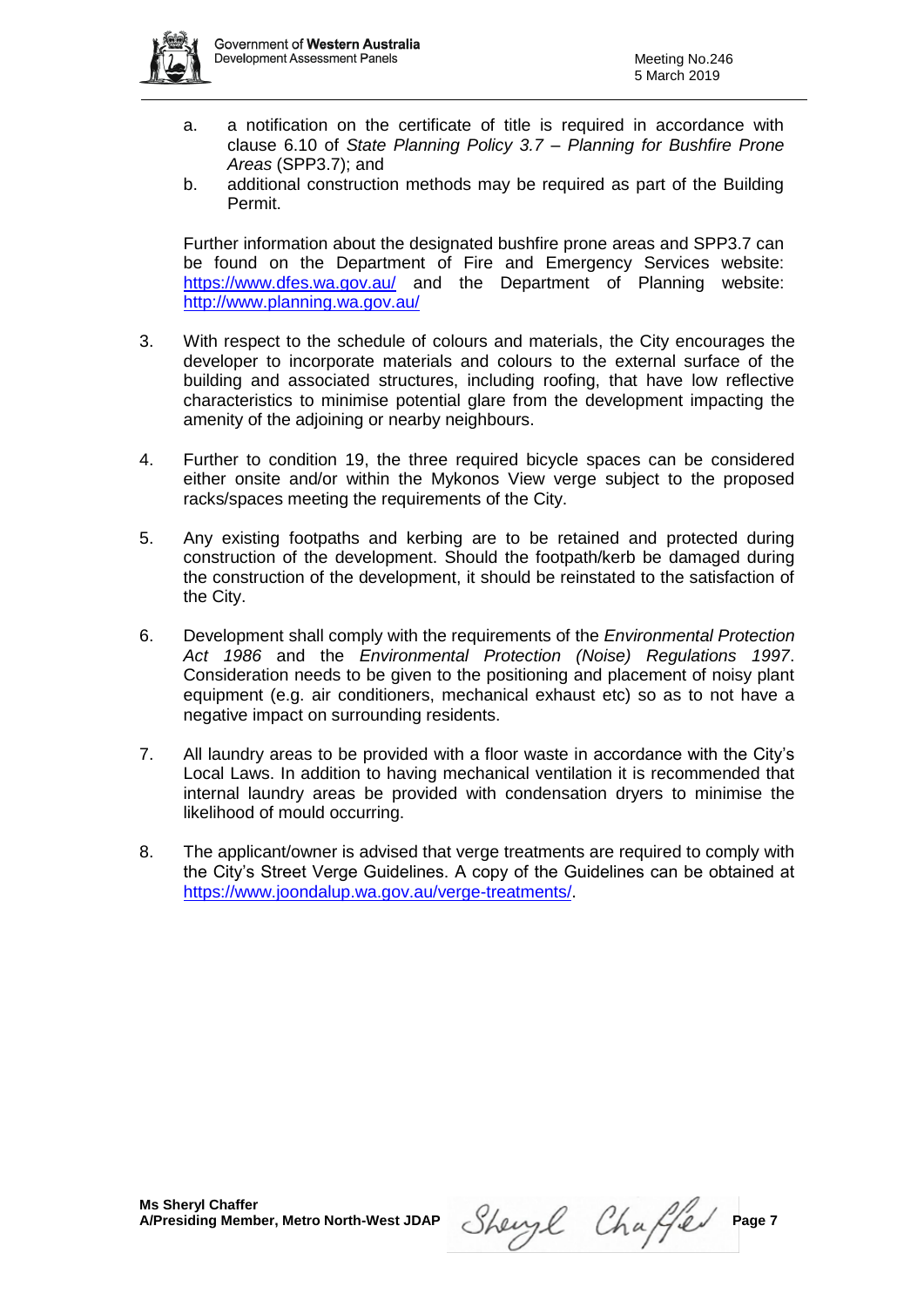

# **AMENDING MOTION**

# **Moved by:** Ms Sheryl Chaffer **Seconded by:** Mr Chris Antill

To amend Condition 5 to read as follows:

*An easement in gross A right of carriageway easement for the shared driveway shall be placed on the certificate of title for the subject lot. The easement shall be at the owner/developer's expense and lodged with the Registrar of Titles for endorsement on the certificate of titles, prior to the commencement of development.*

# **The Amending Motion was put and CARRIED UNANIMOUSLY.**

**REASON:** The panel agreed that a right of carriageway easement would be more appropriate than an easement in gross.

# **REPORT RECOMMENDATION (AS AMENDED)**

That the Metro North-West JDAP resolves to:

**Approve** DAP application reference DAP/18/01544 and accompanying plans (Attachment 3) in accordance with Clause 68 of the *Planning and Development (Local Planning Schemes) Regulations 2015*, the *Metropolitan Region Scheme* and the City of Joondalup *Local Planning Scheme No*.3 subject to the following conditions:

- 1. This approval relates to the 24 multiple dwellings and associated works only. It does not relate to any other development on the lot.
- 2. All stormwater shall be collected onsite and disposed of in a manner acceptable to the City.
- 3. All development shall be contained within the property boundaries.
- 4. The car parking bays, driveways and access points shall be designed, constructed, drained and marked to the specification of the City and in accordance with the Australian Standard for Off-street Car Parking (AS/NZS2890.1 2004), Off-street Parking for People with Disabilities (AS/NZS2890.6 2009) and Off-street Commercial Vehicle Facilities (AS2890.2:2002), prior to the occupation of the development. These bays, driveways and access points shall thereafter be maintained to the satisfaction of the City.
- 5. A right of carriageway easement for the shared driveway shall be placed on the certificate of title for the lot. The easement shall be at the owner/developer's expense and lodged with the Registrar of Titles for endorsement on the certificate of titles, prior to the commencement of development.
- 6. A notification, pursuant to section 70A of the Transfer of Land Act 1893, shall be placed on the certificate of title for the subject lot. The notification shall be at the owner/developer's expense and lodged with the Registrar of Titles for endorsement on the certificate of title, prior to the commencement of development. The notification is to state as follows:

*'This land is within a bushfire prone area as designated by an Order made by the Fire and Emergency Services Commissioner'.*

Sheryl Chaffer Page 8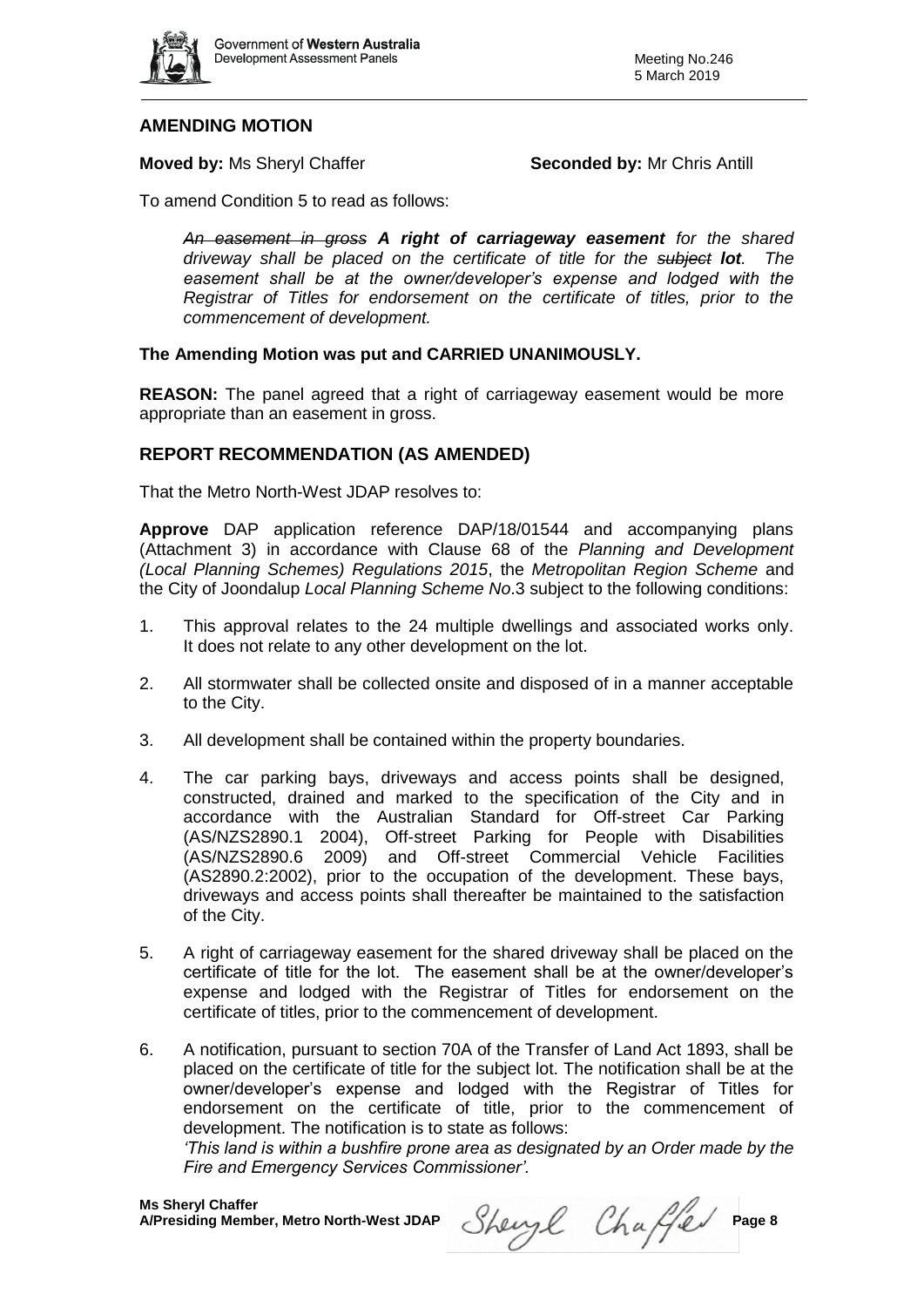- 7. The boundary walls on the southern and eastern lot boundaries shall be of a clean finish and aesthetically treated to minimise their visual impact to the satisfaction of the City. Details are to be provided to and approved by the City prior to the commencement of development.
- 8. Lighting shall be installed along all driveways and pedestrian pathways and in all common service areas prior to the development first being occupied, to the satisfaction of the City.
- 9. Detailed landscaping plans shall be submitted to and approved by the City prior to the commencement of development. These landscaping plans are to indicate the proposed landscaping treatments of the subject site and the adjoining road verges, and shall:
	- provide planting of a sufficient height and density to soften the impact of the retaining walls and solid walls and fencing as viewed from all streets;
	- provide a minimum of four street trees along Mykonos View;
	- provide plant species, mature height and spread, plant spacing, pot size and quantities and an irrigation design by a Certified Irrigation Designer;
	- provide all details relating to paving, treatment of verges and tree planting;
	- be based on water sensitive urban design and designing out crime principles to the satisfaction of the City;
	- include details of the deep soil zone/s within the communal open space;
	- explore the option of including additional bicycle racks within the Mykonos View verge;
	- show spot levels and/or contours of the site; and
	- be drawn at an appropriate scale of either 1:100, 1:200 or 1:500.
- 10. Landscaping and reticulation shall be established in accordance with the approved landscaping plans, Australian Standards and best trade practice prior to the development first being occupied and thereafter maintained to the satisfaction of the City.
- 11. One visitor car parking bay shall be provided within the onsite car park and clearly delineated (marked/signed), prior to the occupation of the development.
- 12. A Security and Access Management Plan detailing security gate operation, management of intercom controls, signage and other methods to direct and enable visitor access to private areas shall be submitted to the City for approval prior to occupation of the development, and shall be implemented in accordance with the approved plan.
- 13. A Waste Management Plan indicating the method of rubbish collection shall be submitted to the City prior to the commencement of development and approved by the City prior to the development first being occupied. All rubbish collection shall be in accordance with the approved Waste Management Plan.
- 14. A Construction Management Plan shall be submitted to and approved by the City prior to the commencement of development. The management plan shall detail how it is proposed to manage:
	- all forward works for the site;
	- the delivery of materials and equipment to the site;
	- the storage of materials and equipment on the site;

Sheryl Chaffer Page 9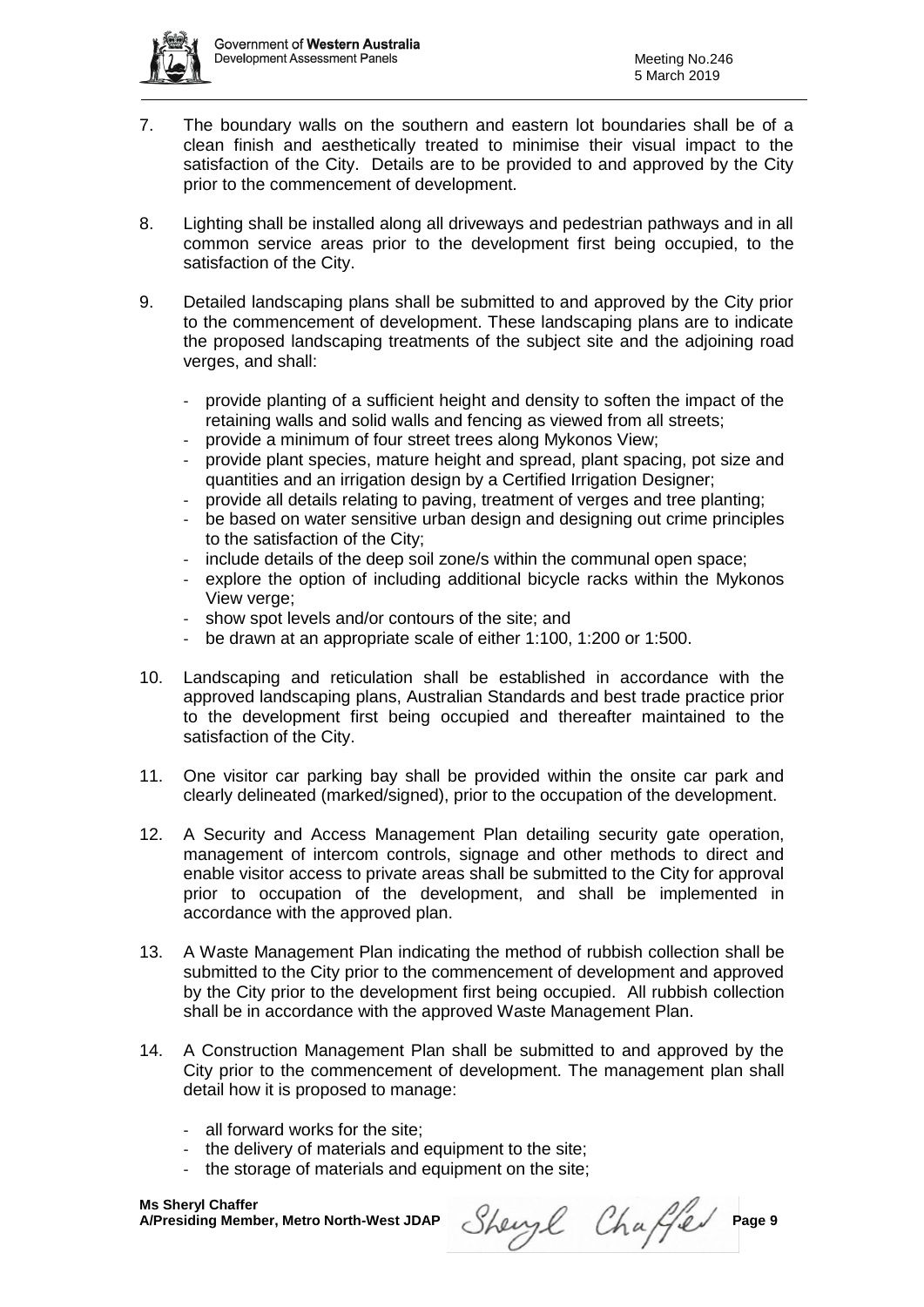

- the parking arrangements and access for the contractors and subcontractors;
- the management of dust during the construction process;
- other matters likely to impact on the surrounding properties;

and works shall be undertaken in accordance with the approved Construction Management Plan.

- 15. A full schedule of colours and materials for all exterior parts to the development (including retaining walls) shall be submitted to and approved by the City prior to the commencement of development. Development shall be in accordance with the approved schedule and all external materials and finishes shall be maintained to a high standard, including being free of vandalism, to the satisfaction of the City.
- 16. Any proposed building plant and equipment, including air conditioning units, piping, ducting and water tanks shall be located so as to minimise any visual and noise impact on surrounding landowners, and screened from view from the street. Details shall be submitted to and approved by the City prior to the commencement of development. Development shall be in accordance with these approved details.
- 17. Five on-street parking bays on Mykonos View shall be constructed by the developer, at the developer's expense, prior to the occupation of the development. The detailed design is to be approved by the City prior to construction.
- 18. Bicycle parking facilities shall be in accordance with the Australian Standard for Off-street Carparking – Bicycles (AS2890.3-1993 as amended) prior to the development first being occupied. Details of bicycle parking areas shall be provided to the City for approval prior to the commencement of development.
- 19. An additional three bicycle spaces shall be provided by the applicant prior to occupancy of the development, to the specification and satisfaction of the City.
- 20. Retaining walls shall be of a clean finish and made good to the satisfaction of the City.
- 21. Prior to occupation of the dwellings, each dwelling shall be provided with adequate clothes drying facilities which are screened from view from the street(s) to the satisfaction of the City. No clothes drying is permitted within the courtyards/balconies of the dwellings.

#### **Advice Notes**

- 1. Further to condition 4 and 5, the crossover and access way from Burns Beach Road may need to be constructed by the applicant/owner should the development of any future commercial development not occur prior to occupation of the dwellings.
- 2. The owner/applicant is advised that the subject site has been identified as being within a bushfire prone area as designated by the Fire and Emergency Services Commissioner. As a result:

Sheryl Chaffer Page 10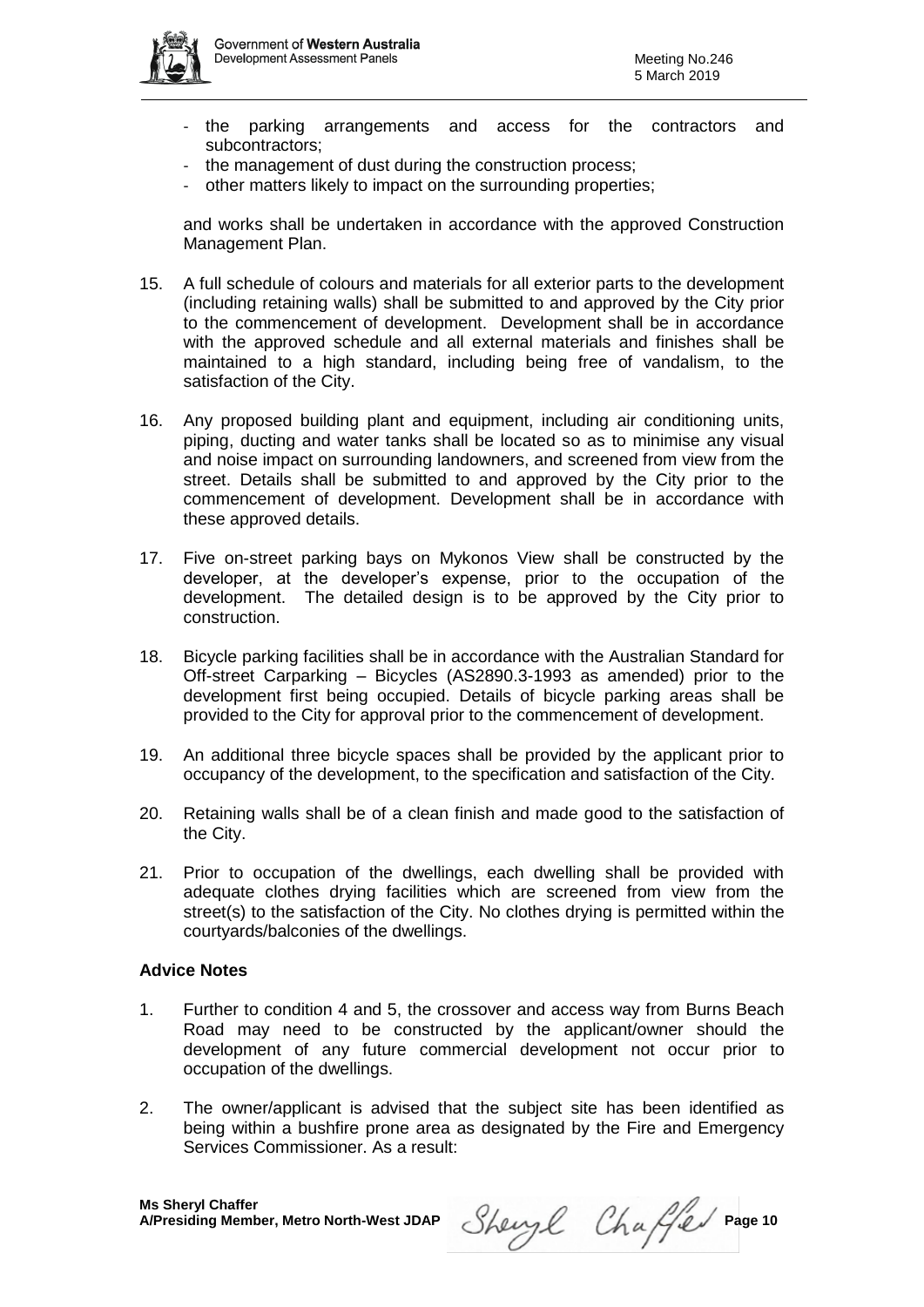

- a. a notification on the certificate of title is required in accordance with clause 6.10 of *State Planning Policy 3.7 – Planning for Bushfire Prone Areas* (SPP3.7); and
- b. additional construction methods may be required as part of the Building Permit.

Further information about the designated bushfire prone areas and SPP3.7 can be found on the Department of Fire and Emergency Services website: <https://www.dfes.wa.gov.au/> and the Department of Planning website: <http://www.planning.wa.gov.au/>

- 3. With respect to the schedule of colours and materials, the City encourages the developer to incorporate materials and colours to the external surface of the building and associated structures, including roofing, that have low reflective characteristics to minimise potential glare from the development impacting the amenity of the adjoining or nearby neighbours.
- 4. Further to condition 19, the three required bicycle spaces can be considered either onsite and/or within the Mykonos View verge subject to the proposed racks/spaces meeting the requirements of the City.
- 5. Any existing footpaths and kerbing are to be retained and protected during construction of the development. Should the footpath/kerb be damaged during the construction of the development, it should be reinstated to the satisfaction of the City.
- 6. Development shall comply with the requirements of the *Environmental Protection Act 1986* and the *Environmental Protection (Noise) Regulations 1997*. Consideration needs to be given to the positioning and placement of noisy plant equipment (e.g. air conditioners, mechanical exhaust etc) so as to not have a negative impact on surrounding residents.
- 7. All laundry areas to be provided with a floor waste in accordance with the City's Local Laws. In addition to having mechanical ventilation it is recommended that internal laundry areas be provided with condensation dryers to minimise the likelihood of mould occurring.
- 8. The applicant/owner is advised that verge treatments are required to comply with the City's Street Verge Guidelines. A copy of the Guidelines can be obtained at <https://www.joondalup.wa.gov.au/verge-treatments/>

### **The Report Recommendation (as amended) was put and CARRIED UNANIMOUSLY.**

**REASON:** In accordance with details contained in the Responsible Authority Report and Amending Motion.

Sheryl Chaffer Page 11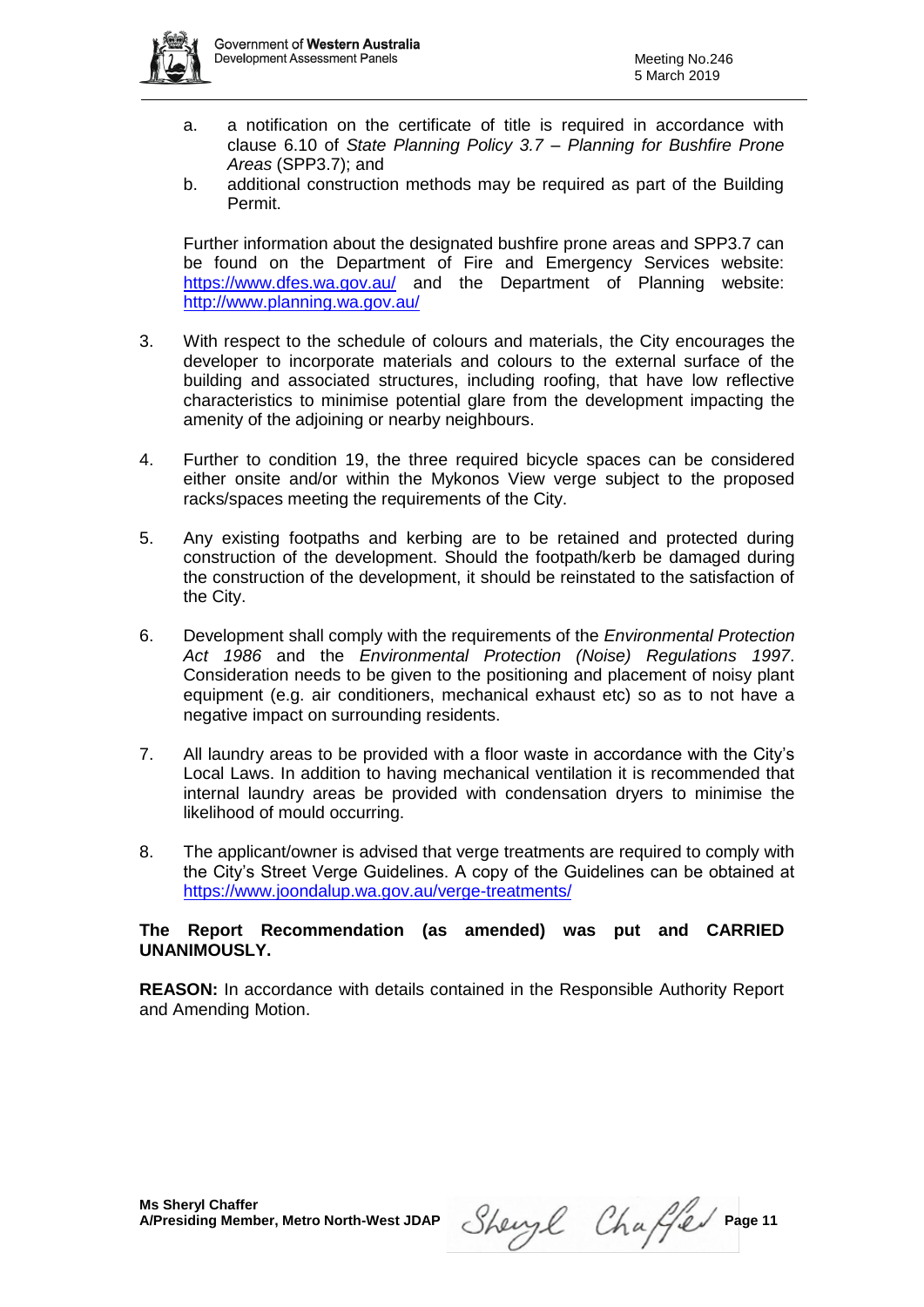

# **PROCEDURAL MOTION**

**Moved by:** Ms Sheryl Chaffer **Seconded by:** Cr Christine Hamilton-Prime

That the meeting be adjourned for a period of five minutes to allow the panel a break between agenda items and the attendees for item 8.1 to leave the meeting room.

# **The Procedural Motion was put and CARRIED UNANIMOUSLY.**

*The meeting was adjourned at 11.02am. The meeting was reconvened at 11.07am.*

#### **9. Form 2 – Responsible Authority Reports – Amending or cancelling DAP development approval**

Nil

### **10. Appeals to the State Administrative Tribunal**

| <b>10.1</b> Property Location:  | Lot 33 and Lot 34 Tuart Trail, Edgewater |
|---------------------------------|------------------------------------------|
| <b>Development Description:</b> | Fourteen (14) Multiple Dwellings         |
| Applicant:                      | Mr Carlo Famiano                         |
|                                 | (CF Town Planning & Development)         |
| Owner:                          | Mr Naim Jones (Jonescorp Pty Ltd),       |
|                                 | Mr Edwin Cornelissen                     |
| Responsible Authority:          | City of Joondalup                        |
| DAP File No:                    | DAP/18/01433                             |
|                                 |                                          |

#### **REPORT RECOMMENDATION**

**Moved by:** Cr Philippa Taylor **Seconded by:** Cr Christine Hamilton-Prime

That the Metro North-West Joint Development Assessment Panel, pursuant to section 31 of the *State Administrative Tribunal Act 2004* in respect of SAT application DR198 of 2018, resolves to:

- **1. Reconsider** its decision dated 9 November 2018 and **refuse** DAP Application reference DAP/18/01433 and amended plans (Attachments 3 refer) in accordance with Clause 68 of Schedule 2 (Deemed Provisions) of the *Planning and Development (Local Planning Schemes) Regulations 2015, the Metropolitan Region Scheme* and the provisions of the City of Joondalup *Local Planning Scheme No.3* for the following reasons:
	- 1.1 The proposed development is not consistent with Schedule 2, clause 67 (n) and (m) of the *Planning and Development (Local Planning Scheme) Regulations 2015, due to the following:*

Sheryl Chaffer Page 12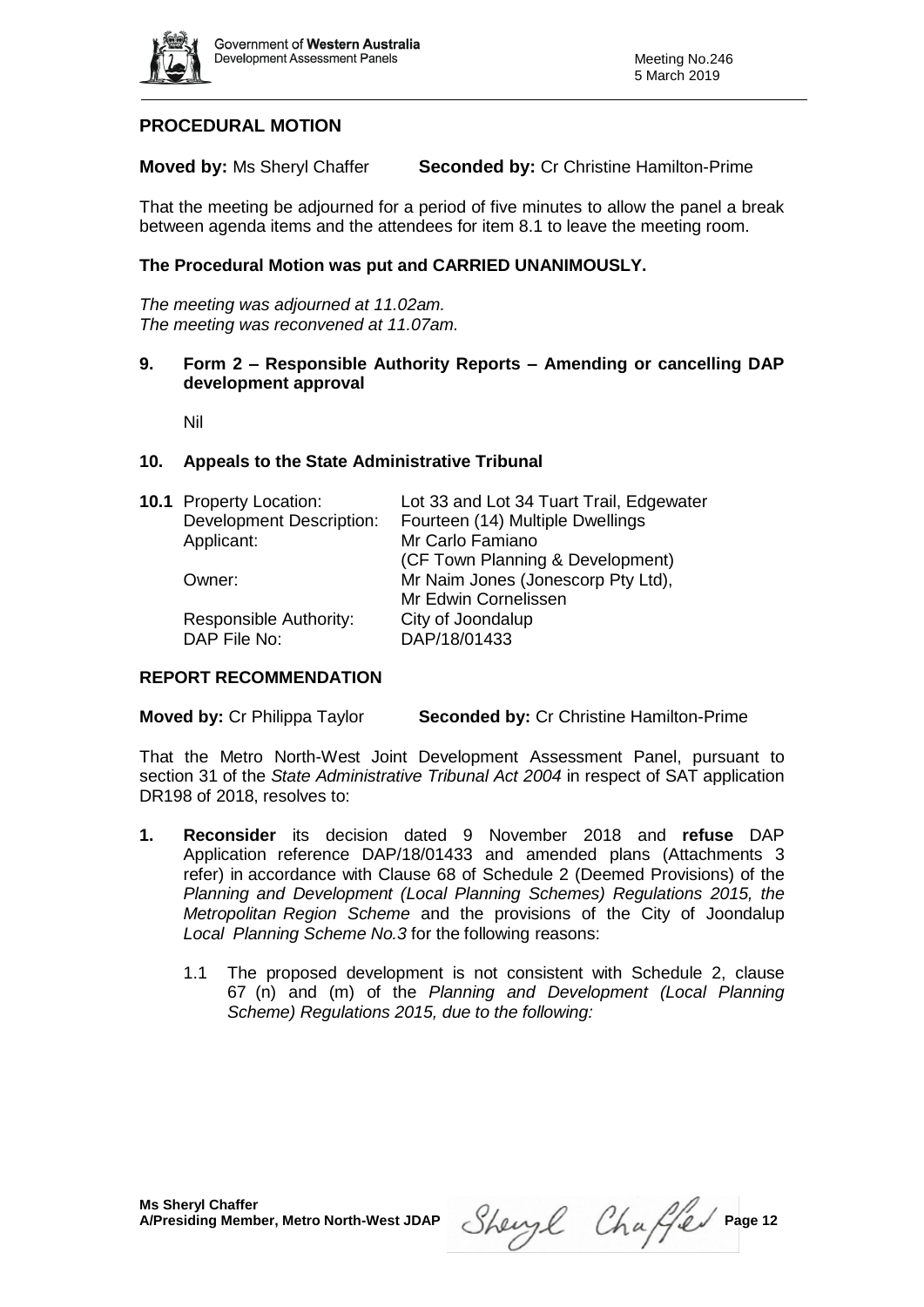

- 1.1.1 The development does not incorporate appropriate consideration of the local context and character of the area.
- 1.1.2 The development is not appropriate in terms of its massing and design and does appropriately negotiate between the existing built form and the intended future character of the area.
- 1.2 In accordance with Schedule 2, clause 67 (g) of the *Planning and Development (Local Planning Scheme) Regulations 2015,* the proposed development is not consistent with the objectives of the City of Joondalup's *Residential Development Local Planning Policy*, due to the following:
	- 1.2.1 The development does not provide an improved streetscape outcome.
	- 1.2.2 The proposal does not enhance or complement the visual character of the surrounding built form.
	- 1.2.3 The design does not provide a high-quality built form outcome in relation to its design and layout/positioning of some units.
- **2. Notify** the State Administrative Tribunal of its decision.

### **AMENDING MOTION**

**Moved by:** Mr Chris Antill **Seconded by:** Mr Fred Zuideveld

To amend reason for refusal 1.1.2 to read as follows:

*The development is not appropriate in terms of its massing and design and does appropriately negotiate does not provide an appropriate transition between the existing built form and the intended future character of the area.*

#### **The Amending Motion was put and CARRIED UNANIMOUSLY.**

**REASON:** The rewording provides a clearer explanation of this reason for refusal.

#### **REPORT RECOMMENDATION (AS AMENDED)**

That the Metro North-West Joint Development Assessment Panel, pursuant to section 31 of the *State Administrative Tribunal Act 2004* in respect of SAT application DR198 of 2018, resolves to:

**1. Reconsider** its decision dated 9 November 2018 and **refuse** DAP Application reference DAP/18/01433 and amended plans (Attachments 3 refer) in accordance with Clause 68 of Schedule 2 (Deemed Provisions) of the *Planning and Development (Local Planning Schemes) Regulations 2015, the Metropolitan Region Scheme* and the provisions of the City of Joondalup *Local Planning Scheme No.3* for the following reasons:

Sheryl Chaffer Page 13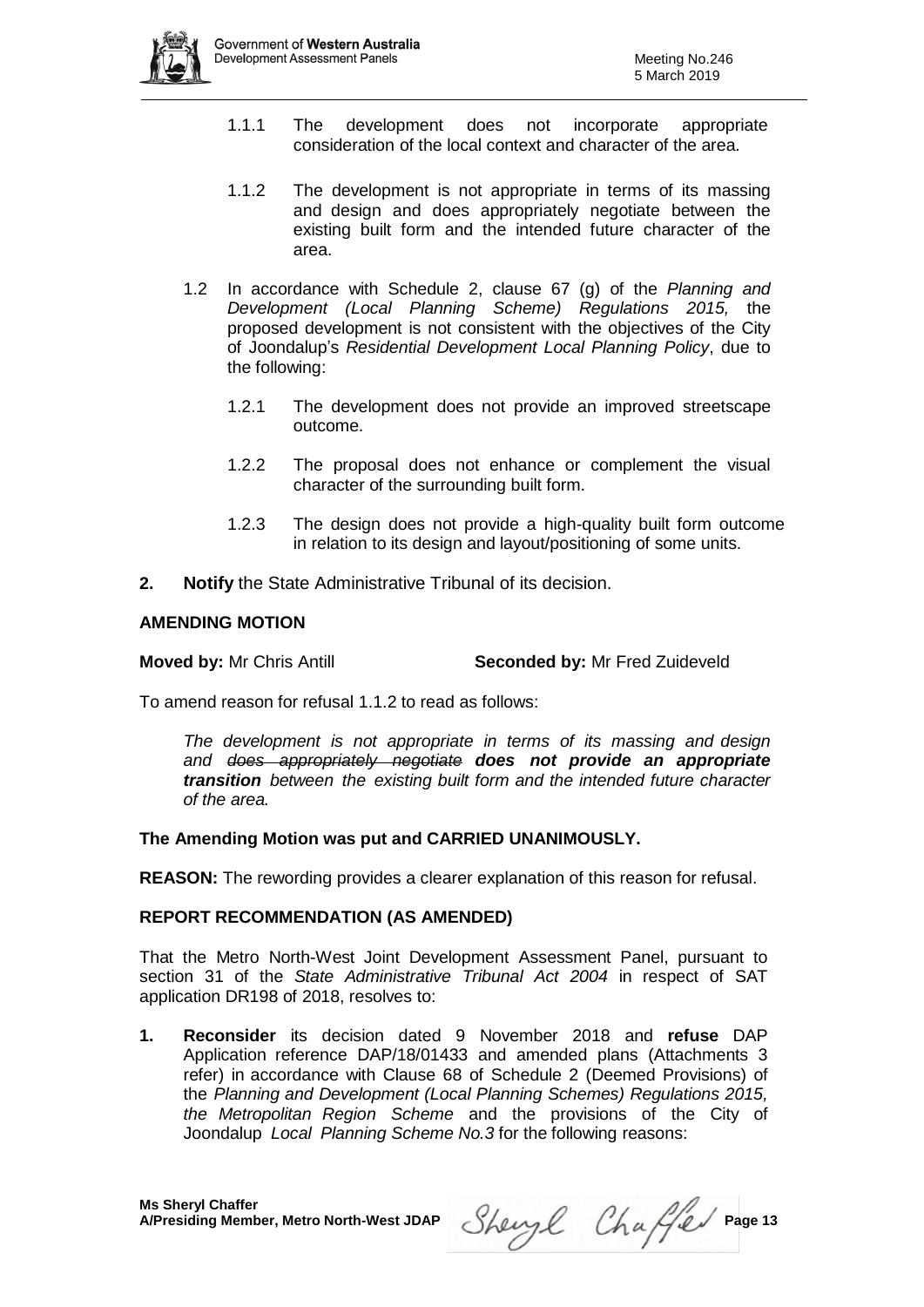

- 1.1 The proposed development is not consistent with Schedule 2, clause 67 (n) and (m) of the *Planning and Development (Local Planning Scheme) Regulations 2015, due to the following:*
	- 1.1.1 The development does not incorporate appropriate consideration of the local context and character of the area.
	- 1.1.2 The development is not appropriate in terms of its massing and design and does not provide an appropriate transition between the existing built form and the intended future character of the area.
- 1.2 In accordance with Schedule 2, clause 67 (g) of the *Planning and Development (Local Planning Scheme) Regulations 2015,* the proposed development is not consistent with the objectives of the City of Joondalup's *Residential Development Local Planning Policy*, due to the following:
	- 1.2.1 The development does not provide an improved streetscape outcome.
	- 1.2.2 The proposal does not enhance or complement the visual character of the surrounding built form.
	- 1.2.3 The design does not provide a high-quality built form outcome in relation to its design and layout/positioning of some units.
- **2. Notify** the State Administrative Tribunal of its decision.

# **The Report Recommendation (as amended) was put and CARRIED UNANIMOUSLY.**

**REASON:** In accordance with details contained in the Responsible Authority Report and Amending Motion.

The A/Presiding Member noted the following State Administrative Tribunal Applications -

| <b>Current Applications</b> |                           |                                           |  |  |  |  |
|-----------------------------|---------------------------|-------------------------------------------|--|--|--|--|
| <b>LG Name</b>              | <b>Property Location</b>  | <b>Application Description</b>            |  |  |  |  |
| City of                     | Lot 100 (304) Scarborough | Motor Vehicle Sales and Repair            |  |  |  |  |
| Stirling                    | Beach Road, Osborne Park  |                                           |  |  |  |  |
| City of                     | Lot 101 (191) Balcatta    | <b>Extension to the Existing Bunnings</b> |  |  |  |  |
| Stirling                    | Road, Balcatta            | Warehouse                                 |  |  |  |  |
| City of                     | Lot 801 (28K) Caloundra   | Proposed 24 hour drive-through            |  |  |  |  |
| Wanneroo                    | Road, Clarkson            | fast food outlet (McDonalds)              |  |  |  |  |

| <b>Finalised Applications</b> |                          |                                |  |  |  |  |
|-------------------------------|--------------------------|--------------------------------|--|--|--|--|
| LG Name                       | <b>Property Location</b> | <b>Application Description</b> |  |  |  |  |
| City of                       | Lot $125(1)$ & $126(3)$  | Twelve (12) Multiple Dwellings |  |  |  |  |
| Joondalup                     | Chipala Court, Edgewater |                                |  |  |  |  |

Sheryl Chaffer Page 14